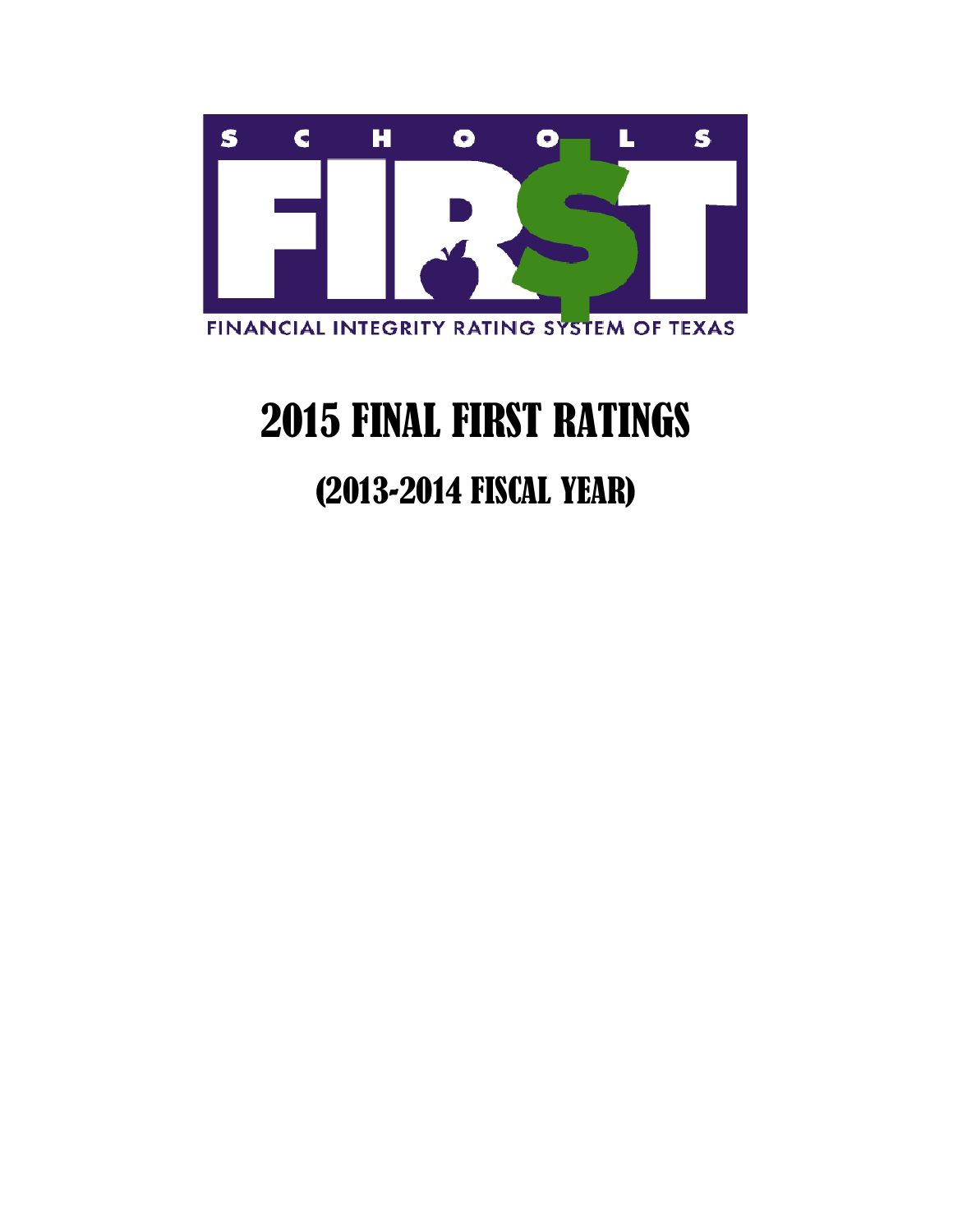

# 2013-2014 FISCAL YEAR

## ACCOUNTABILITY RATINGS INDICATORS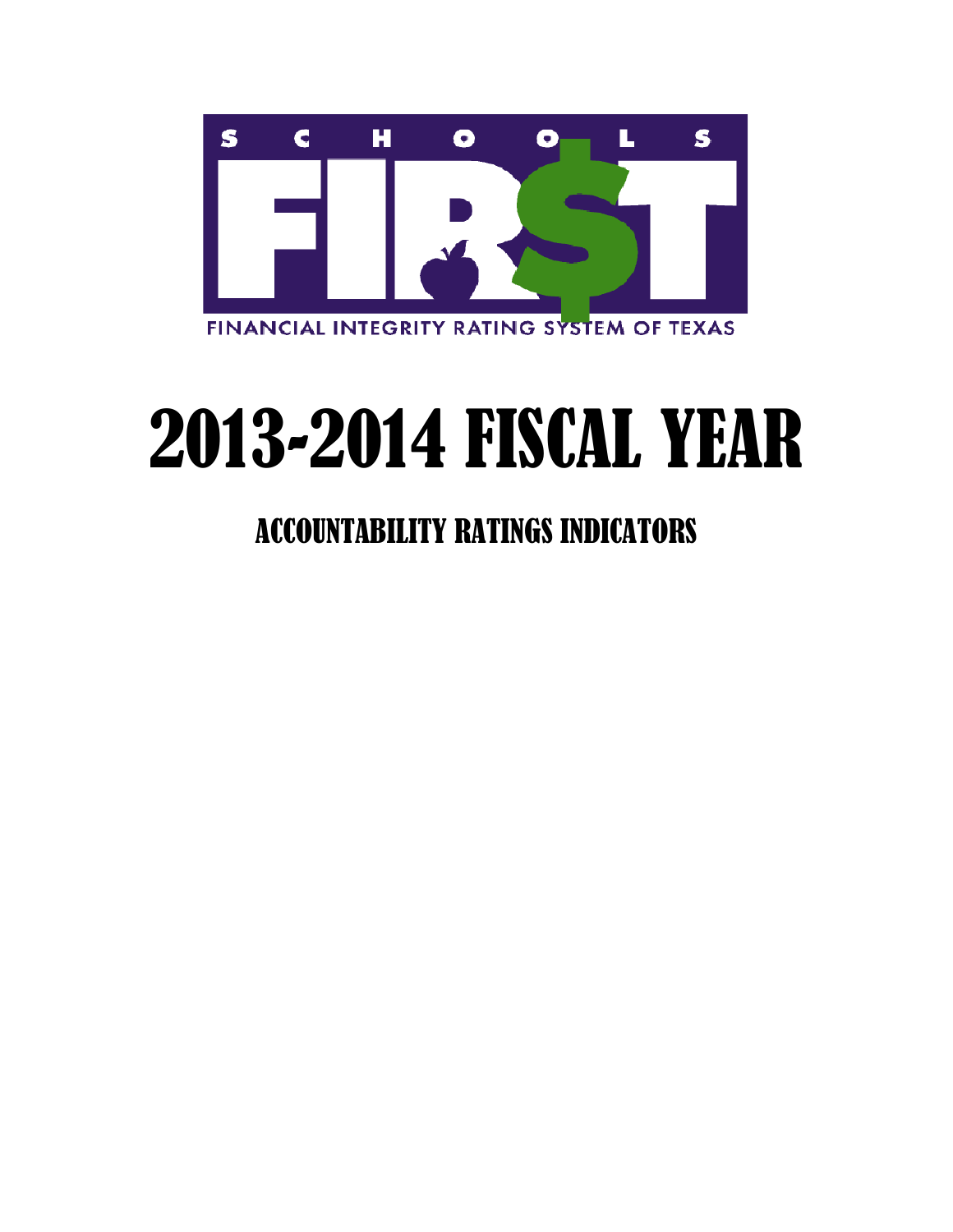

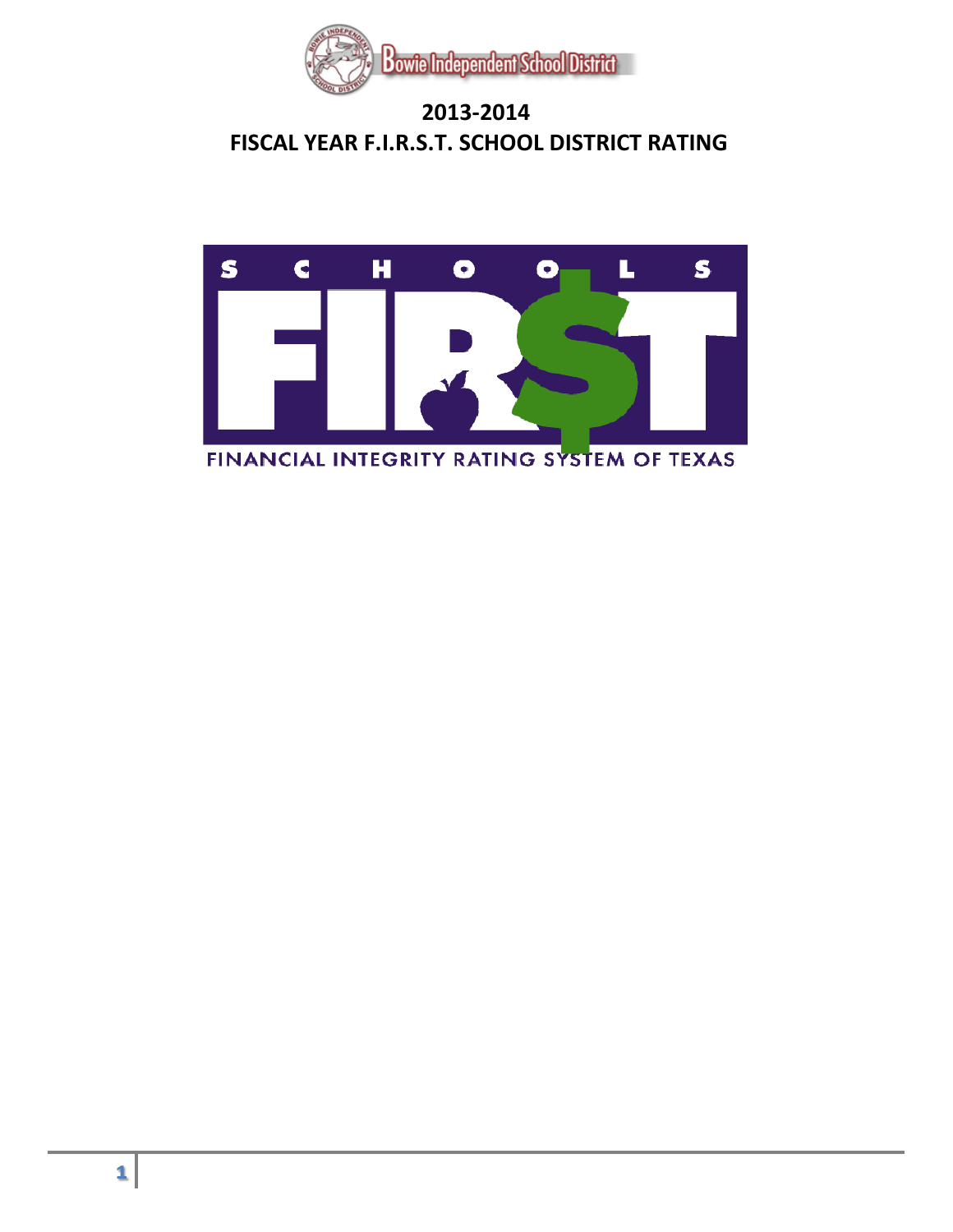



**Published October 7th, 2015 and October 14th, 2015 in the BOWIE NEWS.**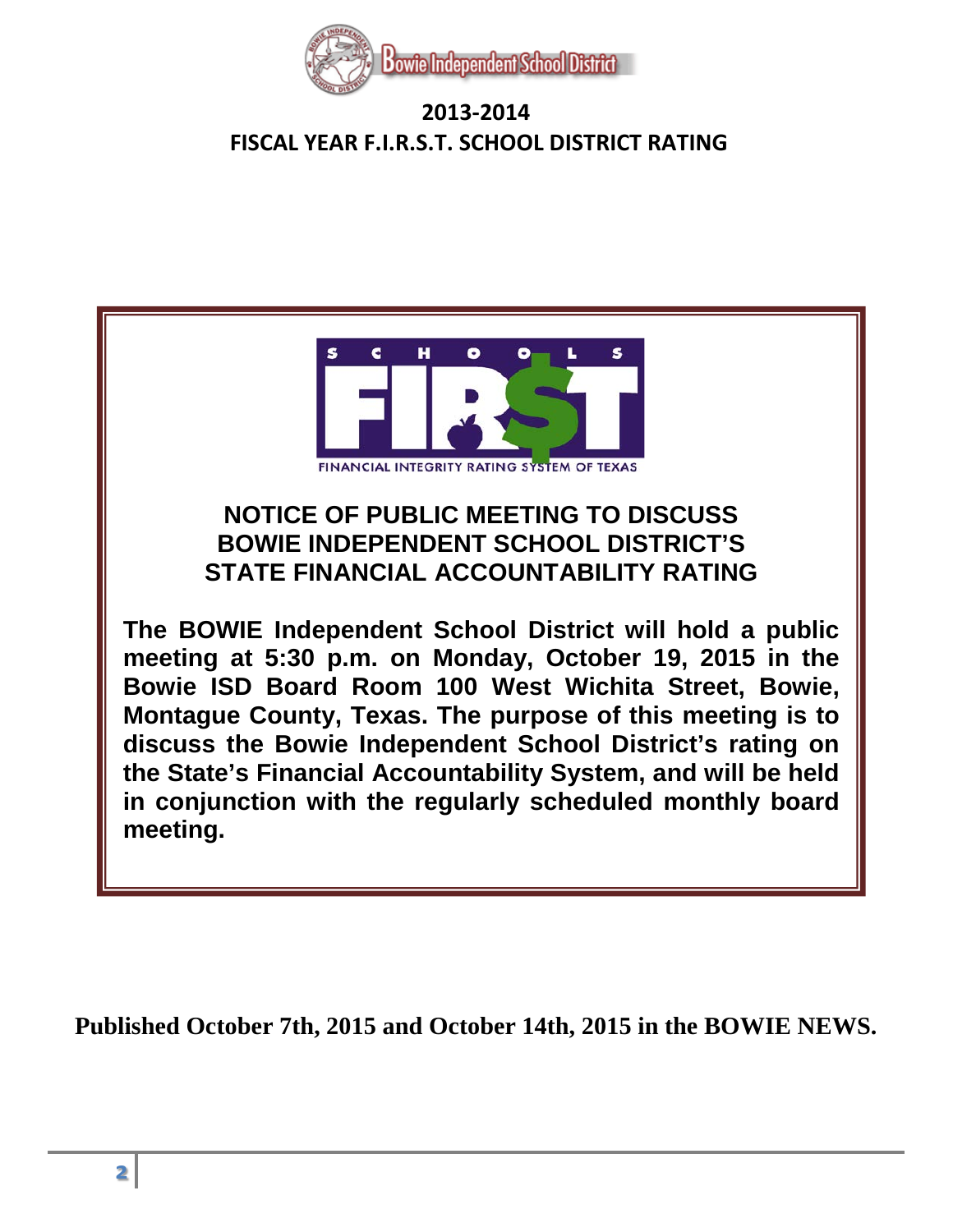



#### **LEGAL AUTHORITY: TEXAS ADMINISTRATIVE CODE**

| DIVISION 1  | <b>FINANCIAL ACCOUNTABILITY RATING SYSTEM</b>                          |
|-------------|------------------------------------------------------------------------|
|             | SUBCHAPTER AA COMMISSIONER'S RULES CONCERNING FINANCIAL ACCOUNTABILITY |
| CHAPTER 109 | BUDGETING, ACCOUNTING, AND AUDITING                                    |
| PART 2      | <b>TEXAS EDUCATION AGENCY</b>                                          |
| TITLE 19    | <b>EDUCATION</b>                                                       |

#### **Introduction**

The purpose of the financial accountability rating system is to ensure that school districts and open-enrollment charter schools will be held accountable for the quality of their financial management practices and achieve improved performance in the management of their financial resources. The system is designed to encourage Texas public schools to manage their financial resources better in order to provide the maximum allocation possible for direct instructional purposes. The system will also disclose the quality of local management and decision-making processes that impact the allocation of financial resources in Texas public schools. An evaluation of the long-term effectiveness of the system should disclose a measurable improvement in the quality of Texas public schools' financial decision-making processes.

#### **Prior and Current Ratings**

Bowie ISD earned a **Superior Achievement** rating for twelve consecutive year in the state's financial accountability rating system ending in 2012-2013. However, the reporting system has changed and there is just a Pass rating or a Substandard Achievement rating. The 2013-2014 ratings are based on the following guidelines:

| <b>Pass</b>             | 16-30 |
|-------------------------|-------|
| Substandard Achievement | ~16   |

Bowie ISD scored a rating of 30 for the 2013-2014 school year which is the maximum allowable score.

#### **To view the TEA District Posting online visit the following Internet link**:

<http://tuna.tea.state.tx.us/First/forms/main.aspx>

**Status: Passed For the Fiscal Year Ending August 31, 2014 District Score: 30**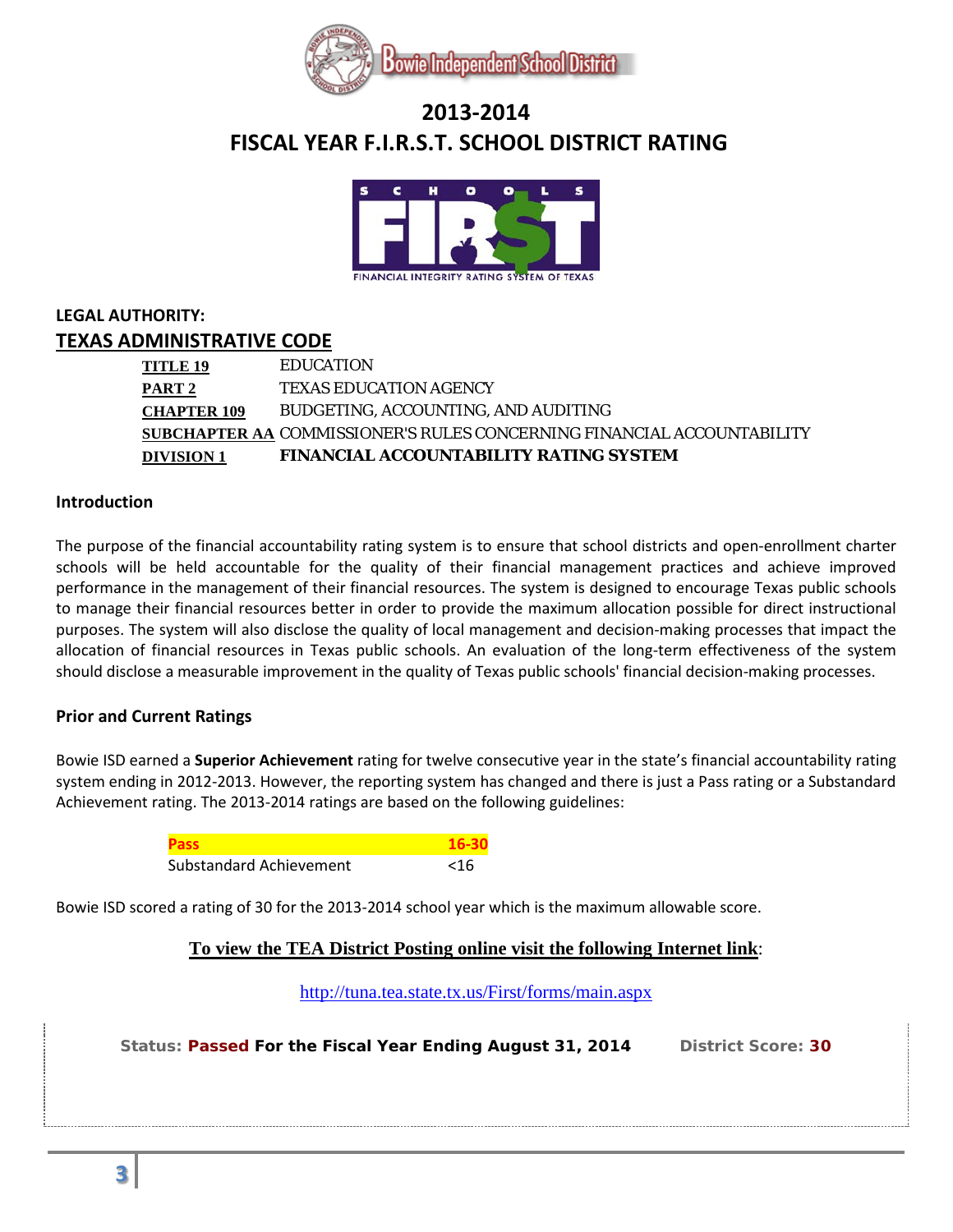

| # | <b>Indicator Description</b>                                                                                                                                                                                                                                                                                                                                                                                                                                                                                                                                                                                                                                                                        | <b>How Ratings Are Assessed</b>                                                                                                                                                            | <b>BISD Response</b>                                                                                                                                                                          |
|---|-----------------------------------------------------------------------------------------------------------------------------------------------------------------------------------------------------------------------------------------------------------------------------------------------------------------------------------------------------------------------------------------------------------------------------------------------------------------------------------------------------------------------------------------------------------------------------------------------------------------------------------------------------------------------------------------------------|--------------------------------------------------------------------------------------------------------------------------------------------------------------------------------------------|-----------------------------------------------------------------------------------------------------------------------------------------------------------------------------------------------|
| 1 | Was the complete annual financial report<br>(AFR) and data submitted to the TEA<br>within 30 days of the November 27 or<br>January 28 deadline depending on the<br>school district's fiscal year end date of<br>June 30 or August 31, respectively?                                                                                                                                                                                                                                                                                                                                                                                                                                                 | This indicator states the district's<br>requirement for timely reporting.                                                                                                                  | <b>YES</b><br><b>PASSED</b><br>The annual financial report<br>was submitted to the Texas<br><b>Education Agency on</b><br>December 3, 2014 which<br>was before the deadline<br>(February 28). |
| 2 | Was there an unmodified opinion in the<br>AFR on the financial statements as a<br>whole? (The American Institute of<br><b>Certified Public Accountants (AICPA)</b><br>defines unmodified opinion. The external<br>independent auditor determines if there<br>was an unmodified opinion.)                                                                                                                                                                                                                                                                                                                                                                                                            | An "unmodified" report means the auditor<br>has reviewed the financial statements and<br>that the financial statements give a "true"<br>and fair view' of the organizations<br>financials. | <b>YES</b><br><b>PASSED</b><br>Bowie ISD received an<br>unmodified opinion for the<br>audited financial<br>statements for 2013-2014<br>(Clean Audit).                                         |
| 3 | Was the school district in compliance with<br>the payment terms of all debt<br>agreements at fiscal year end? (If the<br>school district was in default in a prior<br>fiscal year, an exemption applies in<br>following years if the school district is<br>current on its forbearance or payment<br>plan with the lender and the payments<br>are made on schedule for the fiscal year<br>being rated. Also exempted are technical<br>defaults that are not related to monetary<br>defaults. A technical default is a failure to<br>uphold the terms of a debt covenant,<br>contract, or master promissory note even<br>though payments to the lender, trust, or<br>sinking fund are current. A debt | This indicator seeks to make certain<br>that the district has paid bills and<br>obligations on bonds issued to pay for<br>school construction as well as all<br>other debt agreements.     | <b>YES</b><br><b>PASSED</b><br>BOWIE ISD has been able<br>to make all bond payments<br>and has never defaulted on<br>any debt.                                                                |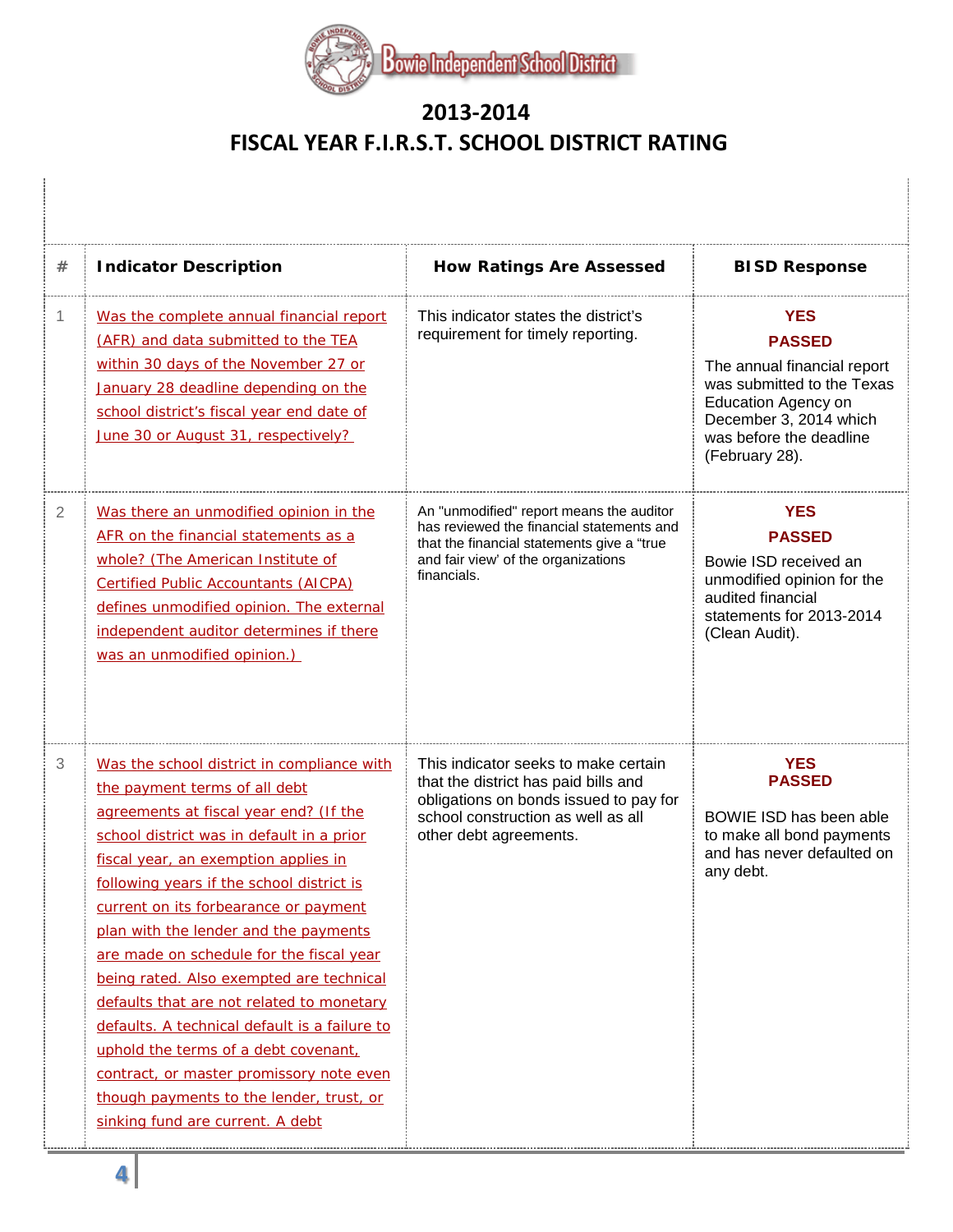$\operatorname{Bowle}$  Independent School District

## **2013-2014 FISCAL YEAR F.I.R.S.T. SCHOOL DISTRICT RATING**

|                | agreement is a legal agreement between<br>a debtor (person, company, etc. that<br>owes money) and their creditors, which<br>includes a plan for paying back the<br>debt.)                                                                                                                                                                                                          |                                                                                                                                                                                                                                                                                                                                                                                                         |                                                                                                                                                                                                                                                                                                              |
|----------------|------------------------------------------------------------------------------------------------------------------------------------------------------------------------------------------------------------------------------------------------------------------------------------------------------------------------------------------------------------------------------------|---------------------------------------------------------------------------------------------------------------------------------------------------------------------------------------------------------------------------------------------------------------------------------------------------------------------------------------------------------------------------------------------------------|--------------------------------------------------------------------------------------------------------------------------------------------------------------------------------------------------------------------------------------------------------------------------------------------------------------|
| $\overline{4}$ | Was the total unrestricted net asset<br>balance (Net of the accretion of<br>interest for capital appreciation<br>bonds) in the governmental activities<br>column in the Statement of Net<br>Assets greater than zero? (If the<br>school district's change of students in<br>membership over 5 years was 10<br>percent or more, then the school<br>district passes this indicator.) | This indicator simply asks, "Did the<br>district's total assets exceed the total<br>amount of liabilities (according to the<br>very first financial statement in the<br>annual audit report)?" This indicator<br>recognizes that high-growth districts<br>incur large amounts of debt to fund<br>construction, and that total debt may<br>exceed the total amount of assets<br>under certain scenarios. | <b>PASSED</b><br>The total Unrestricted Net<br>Asset Balance for the<br>period ending August 31,<br>2014, was \$7,048,364<br>(greater than zero).<br>The Five-Year Percent<br>Change in Students was<br>5.64% (increase).<br>2014 Total<br>$\bullet$<br>Students = $1704$<br>2009 Total<br>Students = $1613$ |
| 5              | Was the school district's<br>administrative cost ratio equal to or<br>less than the threshold ratio?                                                                                                                                                                                                                                                                               | Administrative Cost Ratio for<br>ADA size of 1000 to 4999 equals<br>10 points if less than or equal to<br>0.1151.                                                                                                                                                                                                                                                                                       | <b>10 Points</b><br><b>BISD</b> had an administrative<br>cost ratio that was .093<br>which is less than the .1151<br>required for 10 points.                                                                                                                                                                 |
| 6              | Did the comparison of Public<br><b>Education Information Management</b><br>System (PEIMS) data to like<br>information in the school district's<br>AFR result in a total variance of less<br>than 3 percent of all expenditures by<br>function?                                                                                                                                     | The total sum of differences for all<br>expenditures by function was 26. The<br>total expenditures for all functions was<br>13,282,922. Total variance for a<br>school district that is less than 3%<br>receives 10 points.                                                                                                                                                                             | <b>10 Points</b><br>BISD had a total variance<br>of zero.<br>$26/13,282,922 = .000002$                                                                                                                                                                                                                       |
| 7              | Did the external independent auditor<br>report that the AFR was free of any<br>instance(s) of material weaknesses in<br>internal controls over financial<br>reporting and compliance for local,<br>state, or federal funds? (The AICPA<br>defines material weakness.)                                                                                                              | An unqualified opinion on the district's<br>annual financial report indicates that<br>the district has no material<br>weaknesses in internal controls. Any<br>internal weaknesses create a risk of<br>the district not being able to properly<br>account for its use of public funds and<br>should be immediately addressed.                                                                            | <b>10 Points</b><br>No material weaknesses in<br>internal controls were<br>disclosed.                                                                                                                                                                                                                        |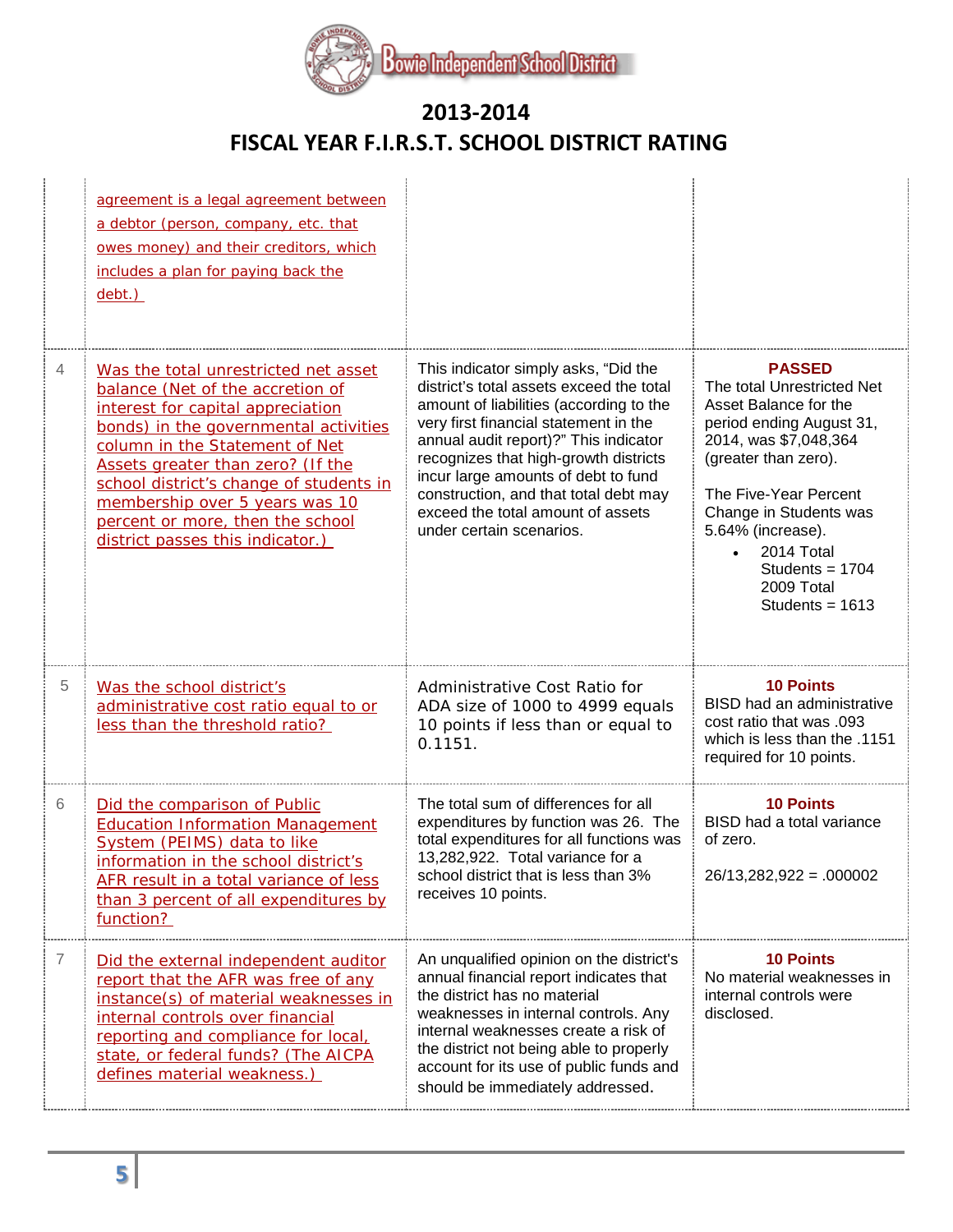

**2013-2014 Rating: "PASS" (30 of 30 possible score)**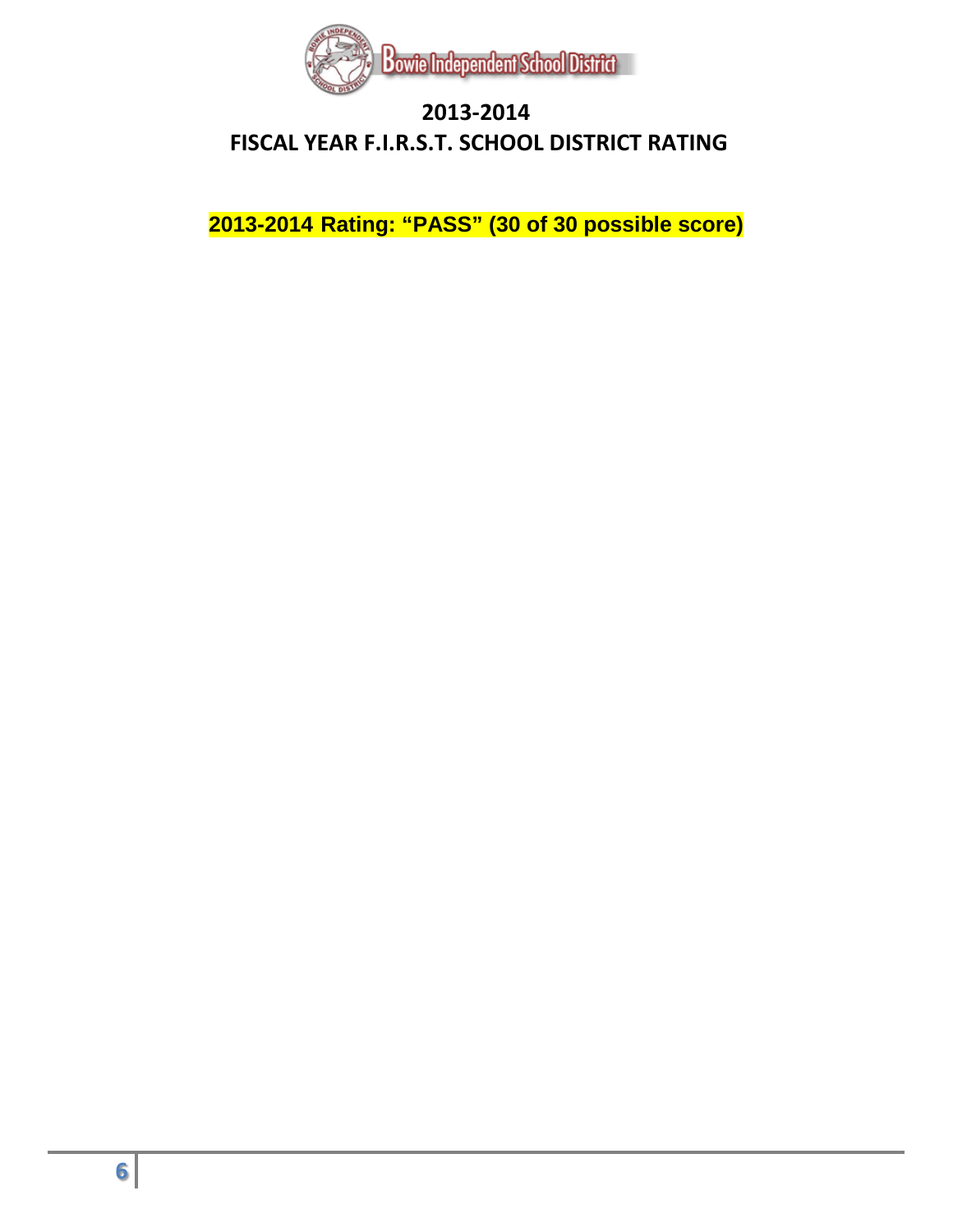

# CURRENT SUPERINTENDENT CONTRACT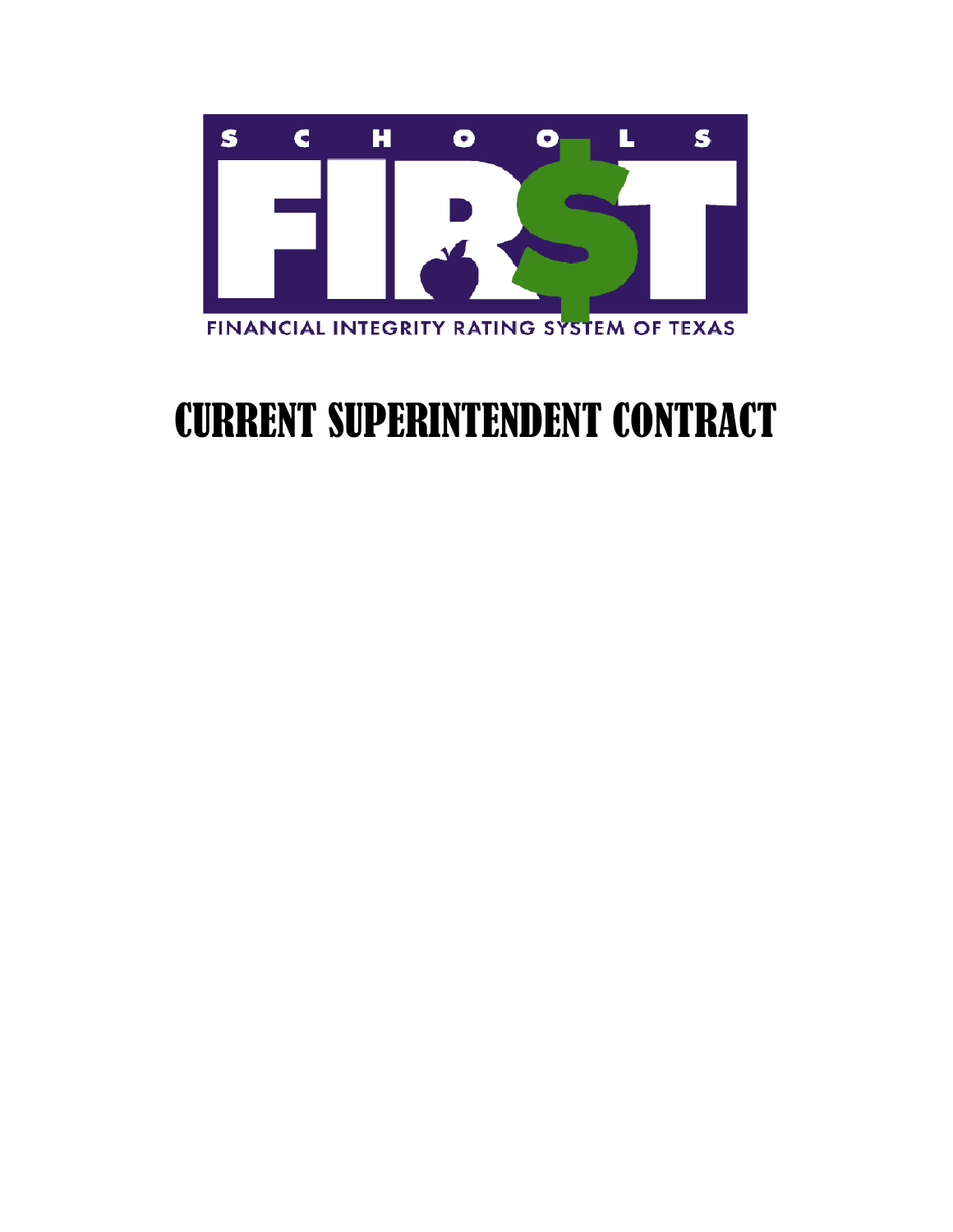

#### THE STATE OF TEXAS X  $\chi$ **COUNTY OF MONTAGUE )(**

KNOW ALL MEN BY THESE PRESENTS:

THIS AGREEMENT is made and entered into this, the 21<sup>th</sup> day of January, 2015 by and between the Board of Trustees (the "Board") of the Bowie Independent School District (the "District") and Steven Dale Monkres (the "Superintendent").

#### WITNESSETH;

NOW, THEREFORE, the Board and the Superintendent, for and in consideration of the terms hereinafter established and pursuant to Section 11.201 of the Texas Education Code, have agreed, and do hereby agree, as follows:

#### Term

The board, by and on behalf of the District, does hereby employ the superintendent, and 1.1 the Superintendent does hereby accept employment as Superintendent of Schools for the District for a term of 3 years beginning on September 1, 2015 and ending on August 31, 2018. The District may, by and action of the Board, and with the consent and approval of the Superintendent, extend the term of this Contract as permitted by state law.

The Board has not adopted any policy, rule, regulation, law, or practice providing for  $1.2$ tenure. No right of tenure is created by this Contract. No property interest, express or implied, is created in continued employment beyond the Contract term.

#### **II. Employment**

Duties. The Superintendent is the chief executive of the District and shall faithfully  $2.1$ perform the duties of the Superintendent of Schools for the District as prescribed in the job description and as may be lawfully assigned by the Board, and shall comply with all lawful Board directives, state and federal law, district policy, rules and regulations as they exist or may hereafter be amended. Specifically, it shall be the duty of the Superintendent to recommend for employment all professional employees of the District subject to the Board's approval. It shall be the further duty of the Superintendent to employ all other personnel consistent with the Board's policies. It shall be the further duty of the Superintendent to direct, assign, reassign, and evaluate all of the employees of the District consistent with Board policies and federal and state law. It shall be the further duty of the Superintendent to organize, reorganize, and arrange the staff of the District, and to develop and establish administrative regulations, rules, and procedures which the Superintendent deems necessary for the efficient and effective operation of the District consistent with the Board's lawful directives, the Board's policies, and state and federal law. It shall be the further duty of the Superintendent to accept all resignations of employees of the District



Page.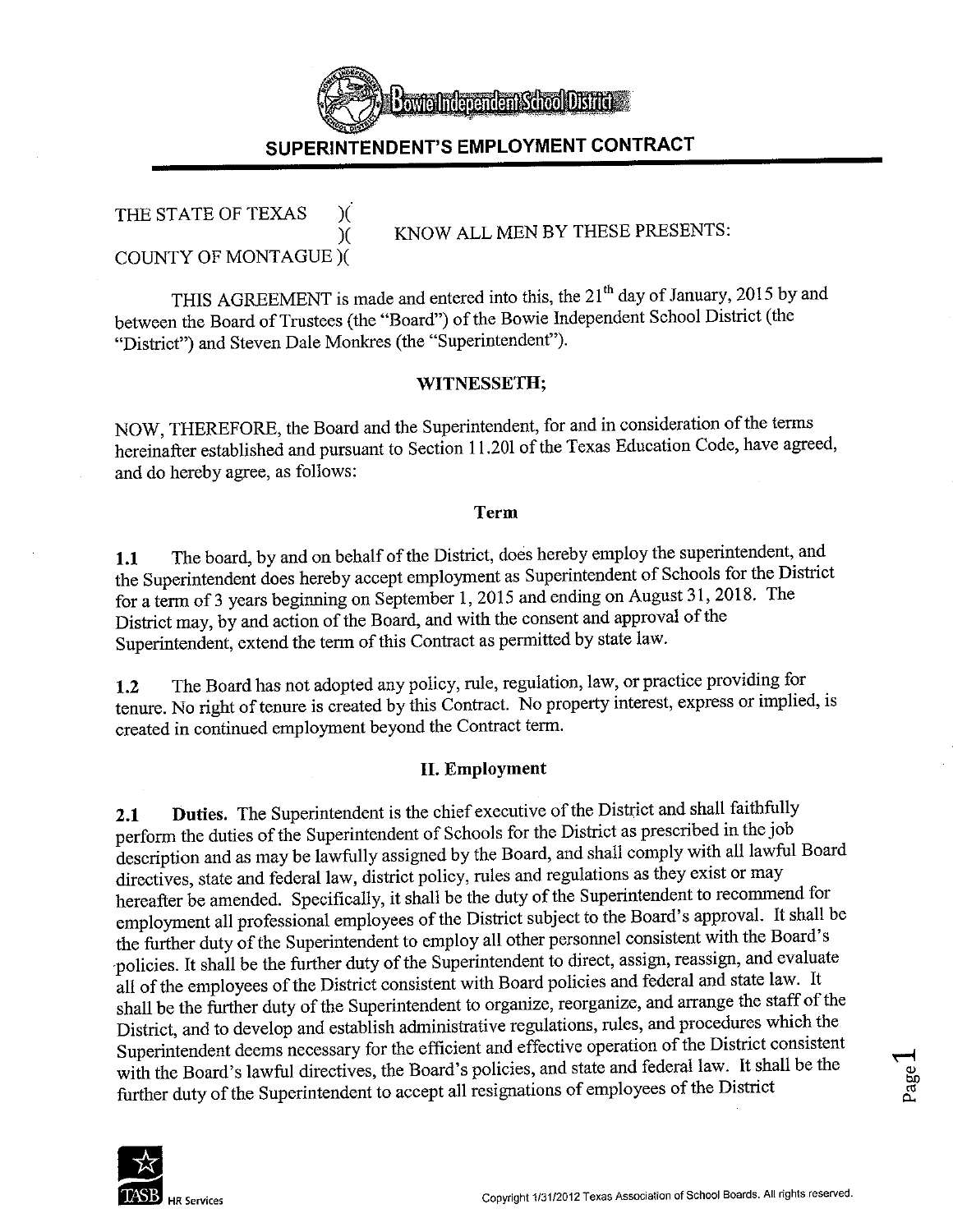**Bowelnderendem School Districts** 

#### SUPERINTENDENT'S EMPLOYMENT CONTRACT

consistent with the Board's policies, except the Superintendent's resignation, which must be accepted by the Board. The superintendent shall perform the duties of the Superintendent of Schools for the District with reasonable care, diligence, skill and expertise.

Professional Certification. The Superintendent shall at all times during term of  $2.2$ this Contract, and any renewal of extension thereof, hold and maintain a valid certificate required of a superintendent by the State of Texas and issued by the State Board for Educator Certification and any other certificates required by law.

Reassignment. The Superintendent cannot be reassigned from the position of 2.3 Superintendent to another position without the Superintendent's express written consent.

Board Meetings. The Superintendent shall attend, and shall be permitted to  $2.4$ attend, all meetings of the Board, both public and closed, with the exception of those closed meetings devoted to the consideration of any action or lack of action on the Superintendent's Contract, of the Superintendent's evaluation, or for purposes of resolving conflicts between individual Board members, or when the Board is acting in its capacity as a tribunal. In the event of illness or Board-approved absence, the Superintendent's designee shall attend such meetings.

Criticisms, Complaints, and Suggestions. The Board, individually and  $2.5$ collectively, shall refer all substantive criticisms, complaints, and suggestions called to the Board's attention to the Superintendent for study and appropriate action, and the Superintendent shall investigate such matters and inform the Board of the results of such efforts.

Indemnification. The District shall defend, hold harmless and indemnify the 2.6 Superintendent regarding any claims, demands, duties, actions or other legal proceedings against the Superintendent for any act or failure to act involving the exercises of judgment and discretion within the normal course and scope of the Superintendent's duties as Superintendent of the District, to the extent and to the limit permitted by law. This paragraph does not apply if the Superintendent is found to have acted with gross negligence or with intent to violate a person's clearly established legal rights, or to have engaged in criminal conduct. The District may, at its sole discretion, fulfill its obligation under this paragraph by purchasing appropriate insurance coverage for the benefit of the Superintendent. No individual member of the Board shall be personally liable for indemnifying or defending the Superintendent under this paragraph. The District's obligation to indemnify, defend and hold the superintendent harmless under this paragraph survives the termination of this Contract

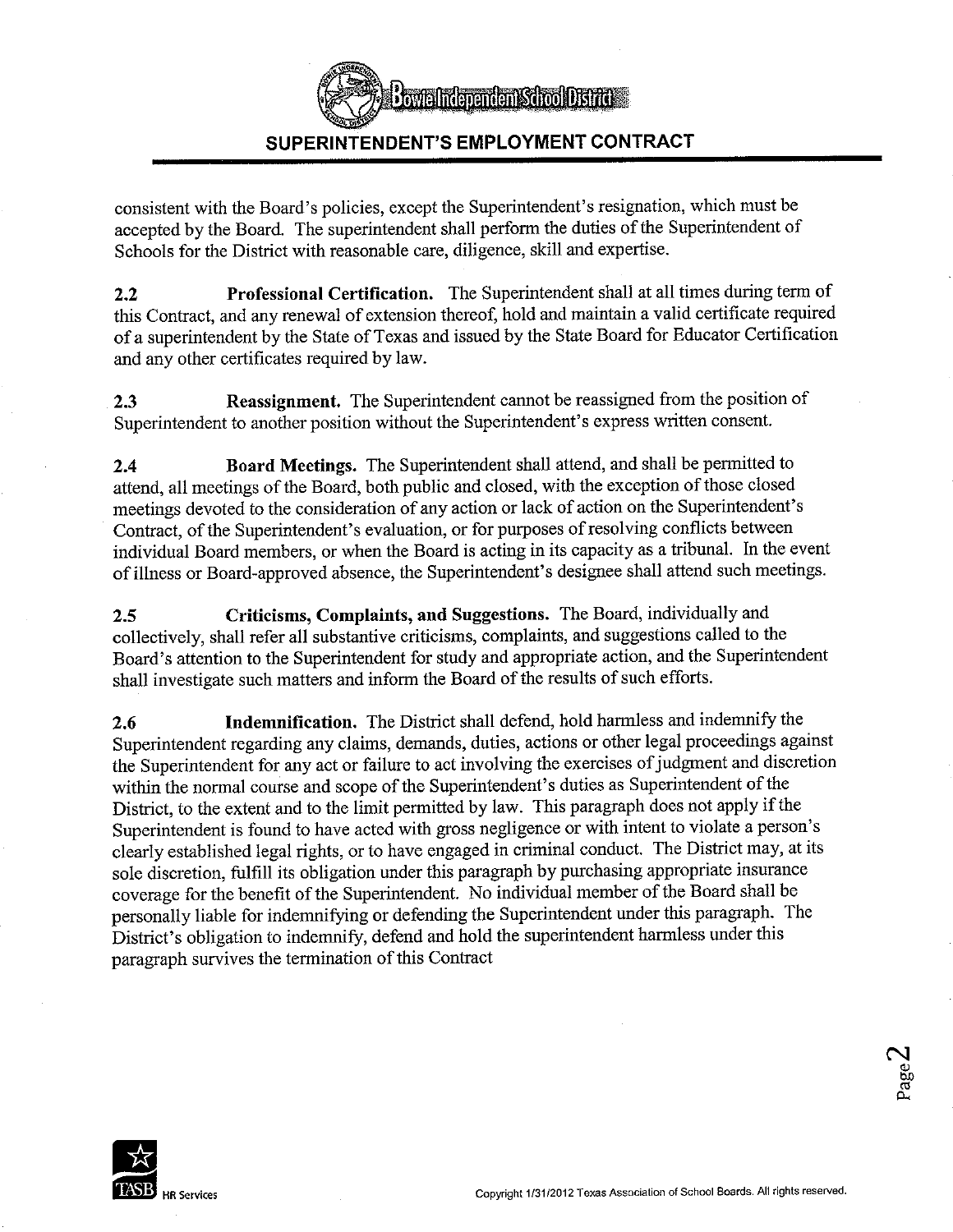

#### III. Compensation

Salary. The District shall provide the superintendent with an annual salary in the sum of  $3.1$ ninety three thousand dollars (\$109,952.00). This annual salary rate shall be paid to the Superintendent in equal installments consistent with the Board's policies.

Salary Adjustments. At any time during the term of this Contract, the Board may, in its  $3.2$ discretion, review and adjust the salary of the Superintendent, but in no event shall the Superintendent be paid less than the salary set forth pursuant to Section 3.1 of this Contract except by mutual agreement of the two parties. Such adjustments, if any, shall be made pursuant to a lawful Board resolution. In such event, the parties agree to provide their best efforts and reasonable, cooperation to execute a new contract incorporating the adjusted salary.

The Superintendent agrees that his position of employment is exempt under the Fair Labor Standards Act, and therefore pursuant to school policy DEA (Legal) he is not entitled to overtime compensation.

#### $3.3$ **Other Benefits.**

**Expense Reimbursement.** The District shall pay or reimburse the A. Superintendent for reasonable expenses incurred by the Superintendent in the continuing performance of the Superintendent's duties under this Contract. The District agrees to pay the actual and incidental costs incurred by the superintendent for travel. Such actual or incidental costs may include, but are not limited to, gasoline, hotels, and accommodations, meals, rental car, and other expenses incurred in the performance of the business of the District. The Superintendent shall comply with all procedures and documentation requirements in accordance with Board policies.

Automobile Expense. The District shall provide the Superintendent with an automobile **B.** and gas for personal and business use. Should an automobile not be available for the Superintendent from time to time, the District will reimburse the Superintendent at the State rate.

Health Insurance. The District shall pay the premium which includes the amount from C. the District and State for hospitalization, major medical, and dental insurance coverage for the Superintendent and dependents pursuant to the group health care plan which is Active Care II available by the District for its employees.

Vacation Leave. The Superintendent may take, at the Superintendent's choice, subject to D. Board approval, ten (10) days of vacation per year during the term of this Contract. Vacation days taken by the Superintendent will be taken at such time or times as will least interfere with the performance of the Superintendent's duties as set forth in this Contract.

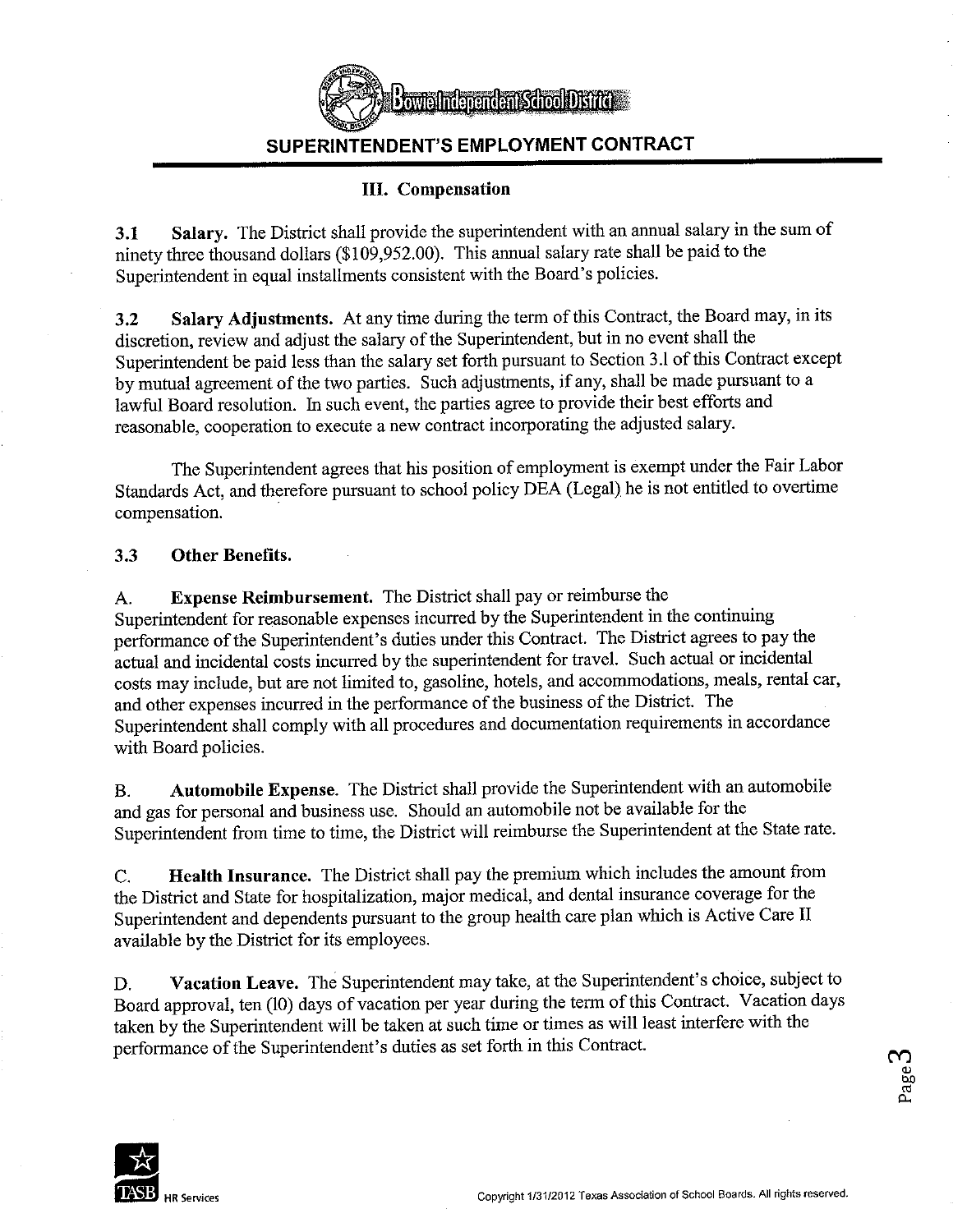

E. Annual Physical Examination. The Superintendent shall undergo an annual physical examination performed by a licensed physician mutually acceptable to the Board and the Superintendent. The physician shall submit a confidential statement to the Board verifying the Superintendent's fitness to perform the Superintendent's duties, and copies of all such statements shall be maintained in the Superintendent's personnel file. The District shall pay all cost of the annual physical examination.

F. Civic Activities. The Superintendent is encouraged to participate in community and civic affairs in accordance with the Board's policies.

The District shall pay the annual premium toward the purchase of a term  $3.4$ Insurance. life insurance policy(ies) or similar life insurance policy(ies) having an aggregate face amount of fifty thousand dollars (\$50,000.00). All life insurance policies provided hereunder shall be owned by the District on the life of the Superintendent, with the Superintendent having sole right to determine the beneficiary under each of the life insurance policies.

#### **Annual Performance Goals** IV.

Development of Goals. The Superintendent shall submit to the Board each year, for the 4.1 Board's consideration and adoption, a preliminary list of goals for the District. The goals approved by the Board shall at all times be reduced to writing and shall be among the criteria on which the Superintendent's performance is reviewed and evaluated.

#### **Review of Performance** V.

Time and Basis of Evaluation. The Board shall evaluate and assess in writing the  $5.1$ performance of the Superintendent in January of each year during the term of this Contract ("Superintendent's Evaluation"). The Superintendent's evaluation instrument and process shall be developed and/or revised with input from the Superintendent and shall be reasonably related to the duties of the Superintendent as outlined in the Superintendent's job description.

#### Renewal or Non-renewal of Employment Contract VI.

Renewal/Non-renewal. Renewal or Non-renewal shall be in accordance with Board  $6.1$ policy and applicable law.

#### VII. Termination of Employment Contract

Mutual Agreement. This Contract shall be terminated by the mutual agreement of the 7.1 Superintendent and the Board in writing, upon such terms and conditions as may be mutually agreed upon.

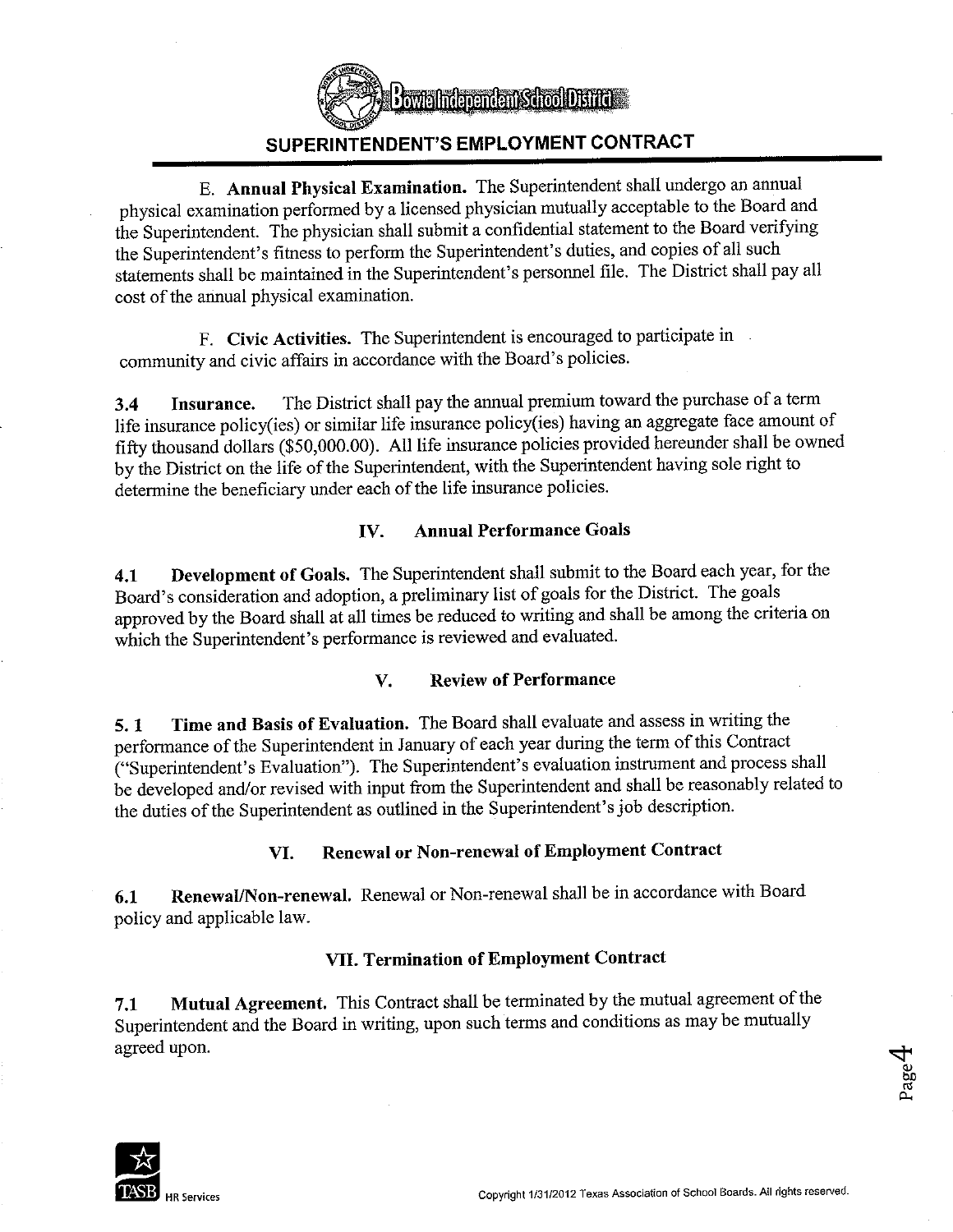

Retirement or Death. This Contract shall be terminated upon the retirement or death of  $7.2$ the Superintendent.

Dismissal for Good Cause. The Board may dismiss the Superintendent during the term  $7.3$ of the contract for good cause.

Termination Procedure. In the event that the Board terminates this Contract for "good  $7.4$ cause", the Superintendent shall be afforded all the rights as set forth in the Board's policies, and state and federal law.

Buy Out Agreement. "Notwithstanding paragraph 1.1 of this Contract which provides  $7.5$ the Superintendent a three year term, and in the event that the Board of Trustees determines that the Superintendent has failed to maintain 'good rapport with the Board', which reason is 'good cause' for termination of this contract (failure to maintain 'good rapport with the Board' shall be determined by a majority vote of the Board, plus one) the Superintendent hereby waives his constitutional right to notice and a hearing, and all other requirements of due process by law. If the Board invokes the terms and conditions of this paragraph and votes to terminate this contract on the grounds that the Superintendent has failed to maintain 'good rapport with the Board', the District shall pay to the Superintendent, as severance pay, all of the aggregate salary the Superintendent would have earned under the employment contract from the date of termination, as determined by the Board, to the termination date set forth in this Contract, but in no event to exceed the sum of six month's salary.

#### VII. **Miscellaneous**

Controlling Law. This Contract shall be governed by the laws of the State of Texas and 8.1 shall be performable in Montague County, Texas, unless otherwise provided by law.

Complete Agreement. This Contract embodies the entire agreement between the parties 8.2 hereto and cannot be varied except by written agreement of the undersigned parties, except as expressly provided herein.

Conflicts. In the event of any conflict between the terms, conditions, and provisions of 8.3 this Employment Contract and the provisions of the Board's policies, or any permissive state or federal law, then, unless otherwise prohibited by law, the terms of this Contract shall take precedence over the contrary provisions of the Board's policies or any such permissive law during the term of the Contract.

Savings Clause. In the event any one or more of the provisions contained in this Contract 8.4 shall, for any reason, be held to be invalid, illegal, or unenforceable, such invalidity, illegality, or unenforceability shall not affect any other provision thereof, and this Contract shall be construed as if such invalid, illegal, or unenforceable provision had never been contained herein. All existing agreements and contracts, both verbal and written, between the parties hereto regarding

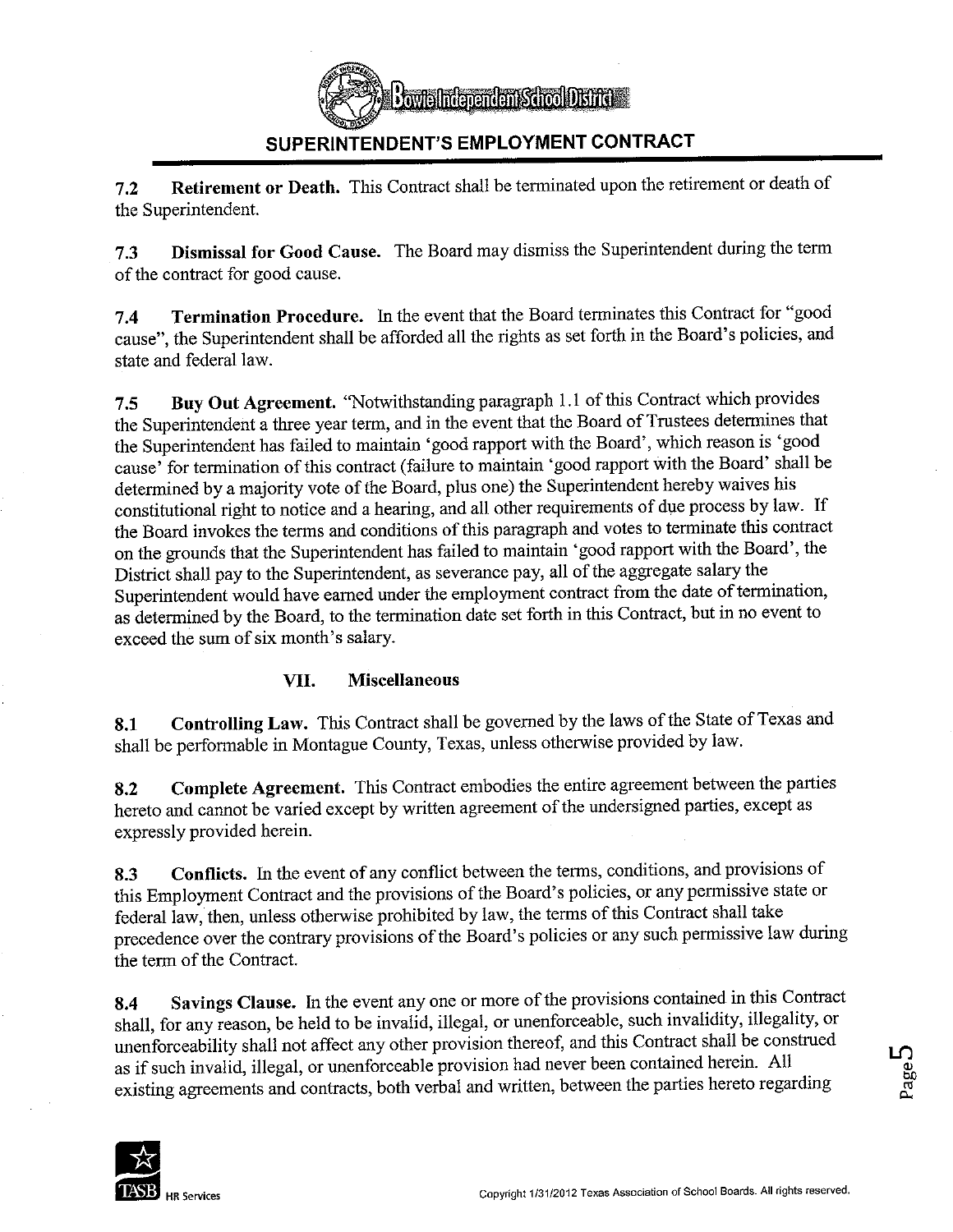

the employment of the Superintendent have been superseded by this Contract, and this Contract constitutes the entire agreement between the parties unless amended pursuant to the terms of this Contract.

Acceptance. This offer will expire unless signed and returned to the Board or its 8.5 authorized representative by 4:00 p.m. the 30th day of June, 2015.

**SUPERINTENDENT** 

BOWIE INDEPENDENT SCHOOL DISTRICT

 $3-10-15$ By Date

**Steven Monkres** 

 $By:$ President Roard of Trustees Date

Attest: By. Secretary, Board of Trustees Date

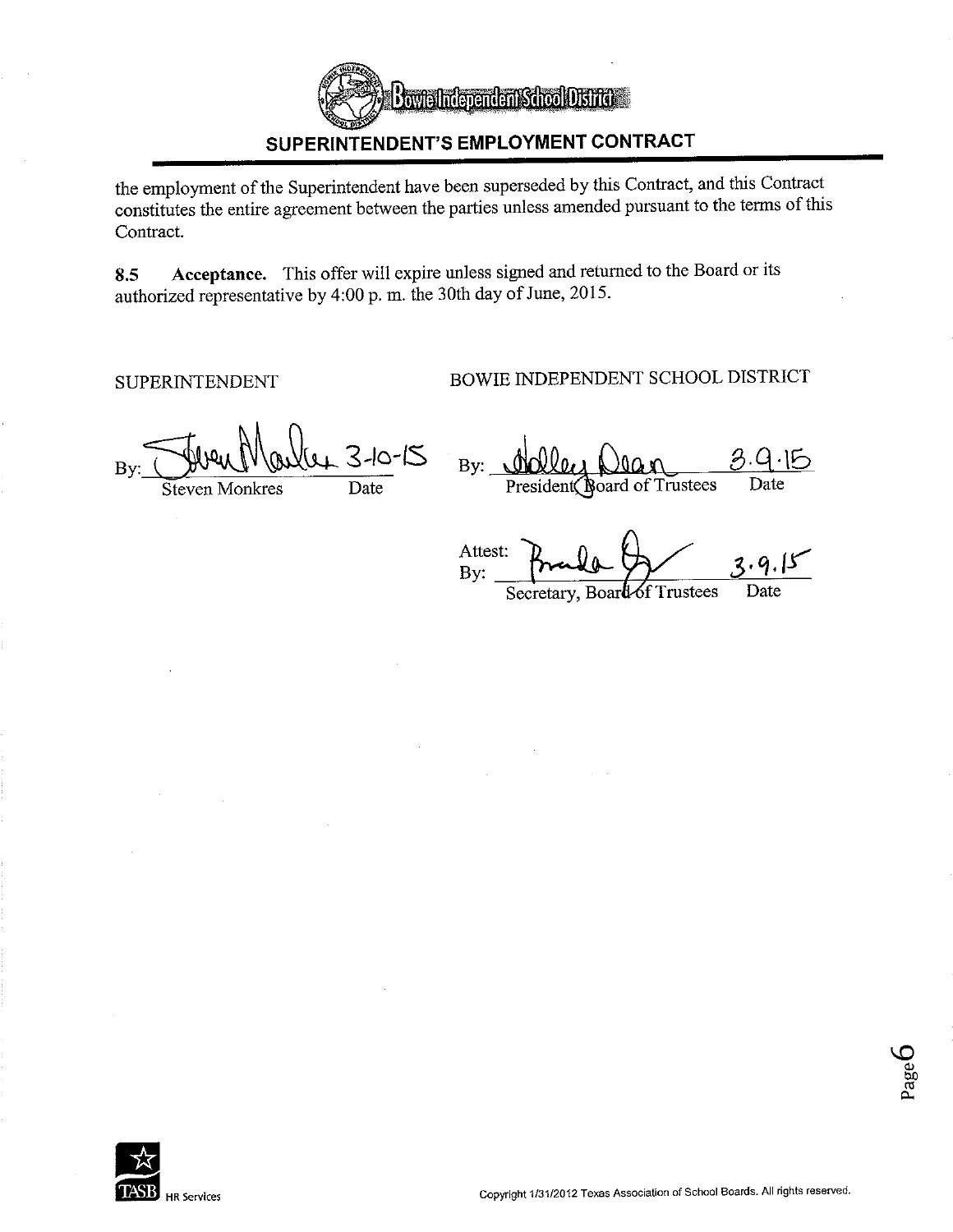#### **ADDENDUM TO SUPERINTENDENT'S CONTRACT MODIFYING SALARY**

The Board of Trustees of the Bowie Independent School District and Steven Monkres, the Superintendent, agree to amend the Superintendent's Contract entered into between the Board and the Superintendent on the 30<sup>th</sup> day of June, 2015. The parties agree to amend the Contract as follows:

Paragraph 3.1 of the Contract is changed to provide for a salary of \$113,555.00 per year. This salary modification will begin with the 2015-2016 school year and shall continue unless modified between the parties in writing.

The Board and the Superintendent agree that there have been no oral modifications to the Superintendent's Contract. All other terms and conditions of the Contract, as amended, shall remain in full force and effect.

I have read this Addendum and agree to abide by its terms and conditions.

Worker Lec,

Steven Monkres, Superintendent

Bowie Independent School District

hou  $Bv:$ 

Shea Brown, President **Board of Trustees** 

 $9 - 22 - 15$ 

Date.

 $9/21/2015$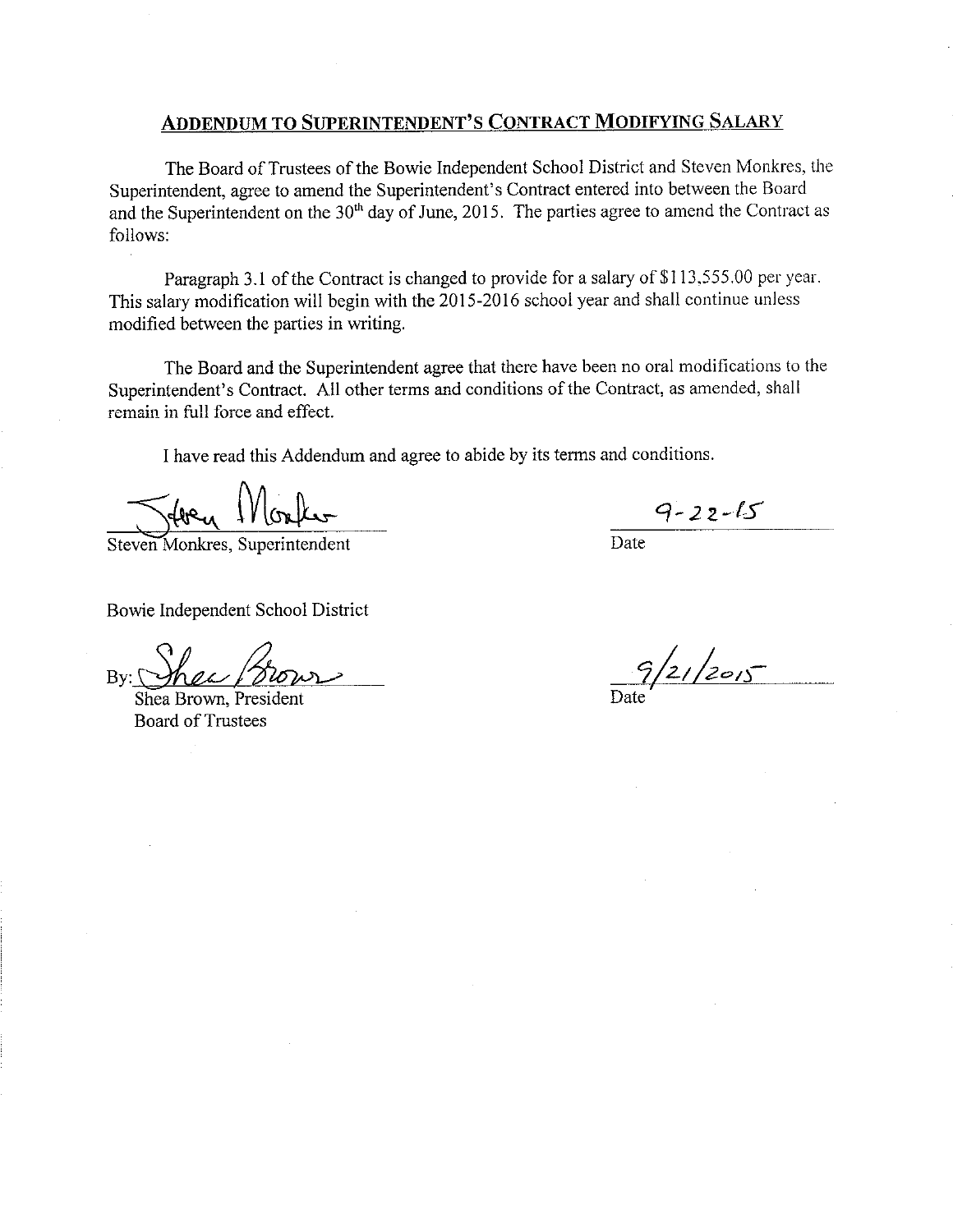

# 2013-2014 FISCAL YEAR

# FINANCIAL MANAGEMENT REPORT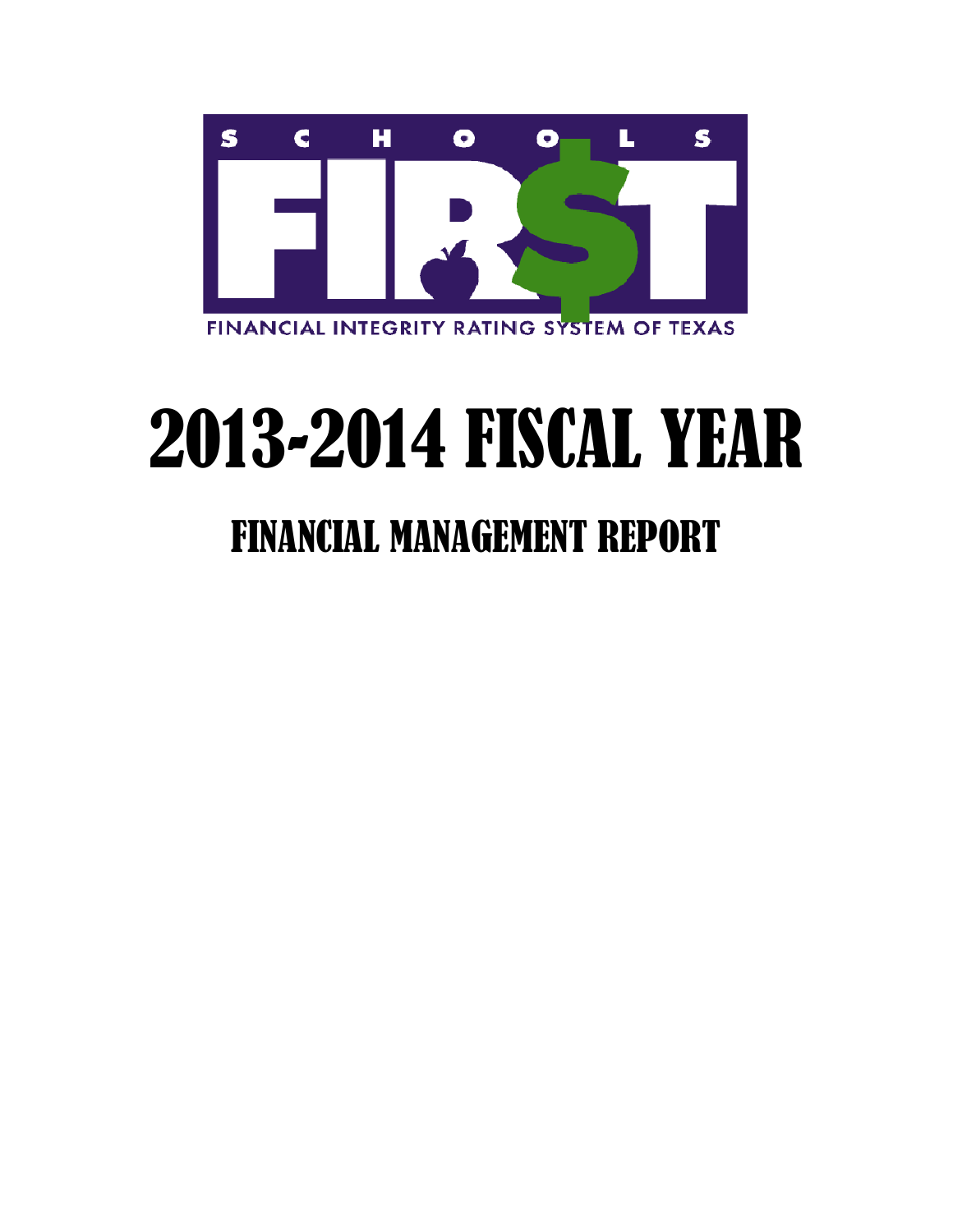

## School First Annual Financial Management Report For the Twelve-Month Period Ended August, 31, 2013 REIMBURSEMENTS RECIEVED BY THE SUPERINTENDENT AND BOARD MEMBERS

| <b>NAME</b>                                                                                                                                                                                                                                                                                                                                                                                                                                                                                                                                                                                                                                                                                                                                                                                                                                                          | <b>STEVEN MONKRES</b> | <b>HOLLY DEAN</b>                | <b>TRAVIS THORNE</b>             | <b>SHEA BROWN</b>                | <b>TODD MCMURRAY</b>             | <b>KEVIN POLK</b>                | <b>KEVIN ROTH</b>                | <b>BRENDA OGLE</b>               |
|----------------------------------------------------------------------------------------------------------------------------------------------------------------------------------------------------------------------------------------------------------------------------------------------------------------------------------------------------------------------------------------------------------------------------------------------------------------------------------------------------------------------------------------------------------------------------------------------------------------------------------------------------------------------------------------------------------------------------------------------------------------------------------------------------------------------------------------------------------------------|-----------------------|----------------------------------|----------------------------------|----------------------------------|----------------------------------|----------------------------------|----------------------------------|----------------------------------|
| <b>POSITION</b>                                                                                                                                                                                                                                                                                                                                                                                                                                                                                                                                                                                                                                                                                                                                                                                                                                                      | <b>SUPERINTENDENT</b> | <b>TRUSTEE</b><br><b>PLACE 1</b> | <b>TRUSTEE</b><br><b>PLACE 2</b> | <b>TRUSTEE</b><br><b>PLACE 3</b> | <b>TRUSTEE</b><br><b>PLACE 4</b> | <b>TRUSTEE</b><br><b>PLACE 5</b> | <b>TRUSTEE</b><br><b>PLACE 6</b> | <b>TRUSTEE</b><br><b>PLACE 7</b> |
| <b>TERM EXPIRES</b>                                                                                                                                                                                                                                                                                                                                                                                                                                                                                                                                                                                                                                                                                                                                                                                                                                                  | N/A                   | May 2015                         | May 2015                         | May 2016                         | May 2016                         | May 2017                         | May 2017                         | May 2017                         |
| <b>LODGING</b>                                                                                                                                                                                                                                                                                                                                                                                                                                                                                                                                                                                                                                                                                                                                                                                                                                                       | \$1,349               | \$347                            | \$0                              | \$0                              | \$0                              | \$0                              | \$0                              | \$0                              |
| <b>MEALS</b>                                                                                                                                                                                                                                                                                                                                                                                                                                                                                                                                                                                                                                                                                                                                                                                                                                                         | \$791                 | \$0                              | \$0                              | \$0                              | \$0                              | \$0                              | \$0                              | \$0                              |
| <b>AIRFARE</b>                                                                                                                                                                                                                                                                                                                                                                                                                                                                                                                                                                                                                                                                                                                                                                                                                                                       | \$0                   | \$0                              | \$0                              | \$0                              | \$0                              | \$0                              | \$0                              | \$0                              |
| <b>MILEAGE</b>                                                                                                                                                                                                                                                                                                                                                                                                                                                                                                                                                                                                                                                                                                                                                                                                                                                       | \$0                   | \$0                              | \$0                              | \$0                              | \$0                              | \$0                              | \$0                              | \$0                              |
| <b>FUEL</b>                                                                                                                                                                                                                                                                                                                                                                                                                                                                                                                                                                                                                                                                                                                                                                                                                                                          | \$54                  | \$0                              | \$0                              | \$0                              | \$0                              | \$0                              | \$0                              | \$0                              |
| <b>OTHER FEES</b>                                                                                                                                                                                                                                                                                                                                                                                                                                                                                                                                                                                                                                                                                                                                                                                                                                                    | \$950                 | \$276                            | \$0                              | \$0                              | \$0                              | \$0                              | \$0                              | \$0                              |
| <b>CELL PHONE</b>                                                                                                                                                                                                                                                                                                                                                                                                                                                                                                                                                                                                                                                                                                                                                                                                                                                    | \$769                 | \$0                              | \$0                              | \$0                              | \$0                              | \$0                              | \$0                              | \$0                              |
| <b>TOTAL</b>                                                                                                                                                                                                                                                                                                                                                                                                                                                                                                                                                                                                                                                                                                                                                                                                                                                         | \$3,914               | \$623                            | \$0                              | \$0                              | \$0                              | \$0                              | \$0                              | \$0\$                            |
| All "reimbursements" expenses, regardless of the manner of payment, including direct pay, credit card, cash, and purchase order are to be reported. Items to be reported per category include: Meals-<br>Meals consumed out of town, and in-district meals at area restaurants (outside of board meetings, excludes catered board meeting meals). Lodging-Hotel charges. Transportation-Airfare, car rental<br>(can include fuel on rental, taxis, mileage reimbursements, leased cars, parking and tolls). Motor fuel-Gasoline. Other:-Registration fees, telephone/cell phone, internet service, fax machine, and other<br>$\mathcal{L}$ and $\mathcal{L}$ are the contract of the contract of the contract of the contract of the contract of the contract of the contract of the contract of the contract of the contract of the contract of the contract of the |                       |                                  |                                  |                                  |                                  |                                  |                                  |                                  |

**reimbursements (or on-behalf of) to the superintendent and board member not defined above.**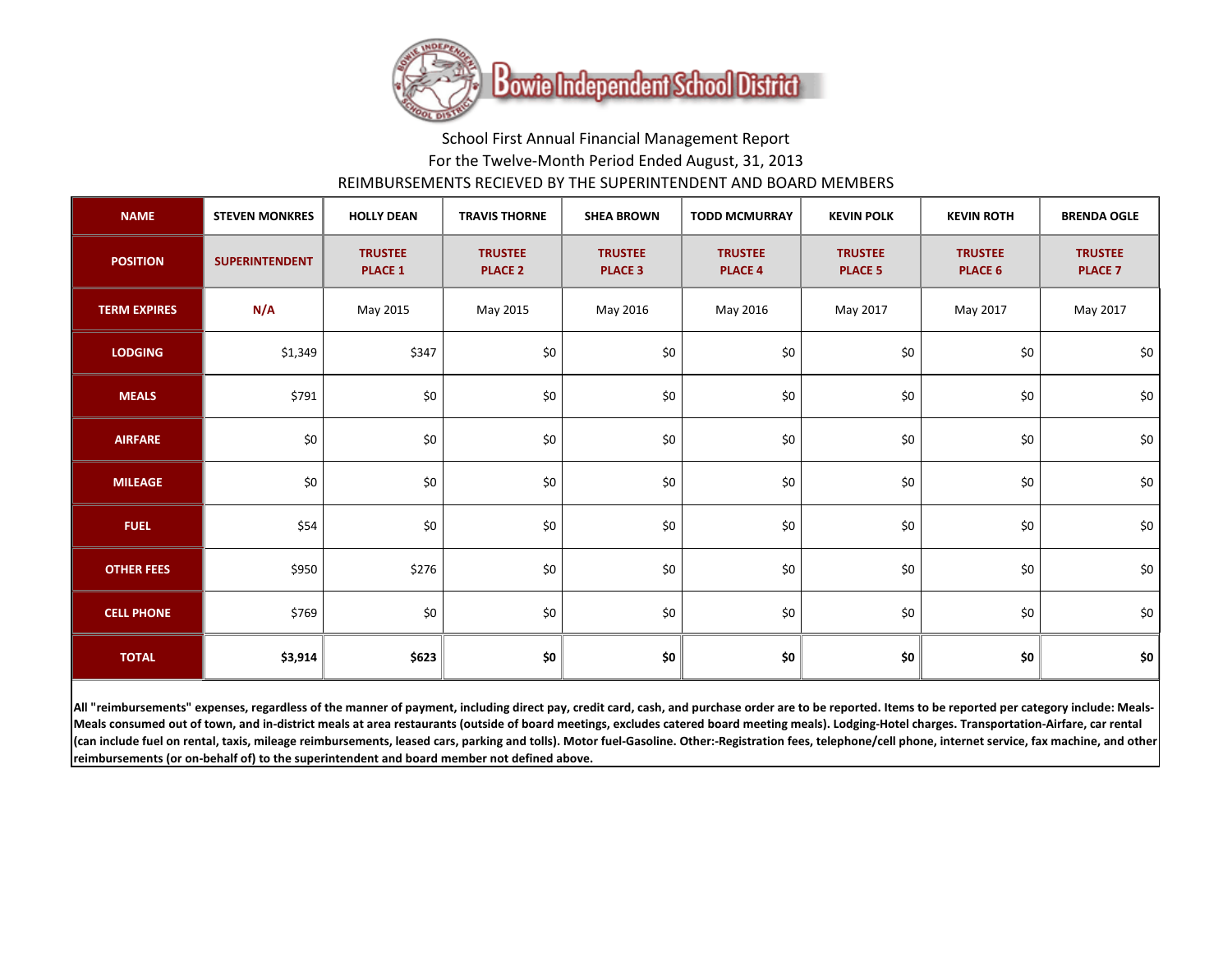

#### School FIRST Annual Financial Management Report For the Fiscal Year ending August 31, 2013

| OUTSIDE COMPENSATION AND/OR FEES RECEIVED BY SUPERINTENDENT MONKRES FOR PROFESSIONAL<br>CONSULTING AND/OR OTHER PERSONAL SERVICES FOR THE TWELVE-MONTH PERIOD ENDING AUGUST 31,<br>2014. |                                                                                              |  |  |  |  |
|------------------------------------------------------------------------------------------------------------------------------------------------------------------------------------------|----------------------------------------------------------------------------------------------|--|--|--|--|
| <b>ENTITY NAMES</b>                                                                                                                                                                      | \$ AMOUNTS RECEIVED BY SUPERINTENDENT MONKRES AS<br><b>COMPENSATION FROM OUTSIDE SOURCES</b> |  |  |  |  |
| <b>NONE</b>                                                                                                                                                                              | \$0.00                                                                                       |  |  |  |  |
| <b>TOTAL</b>                                                                                                                                                                             | \$0.00                                                                                       |  |  |  |  |
| Compensation does not include business revenues generated from a family business (farming, ranching,<br>etc.) that has no relation to school district business.                          |                                                                                              |  |  |  |  |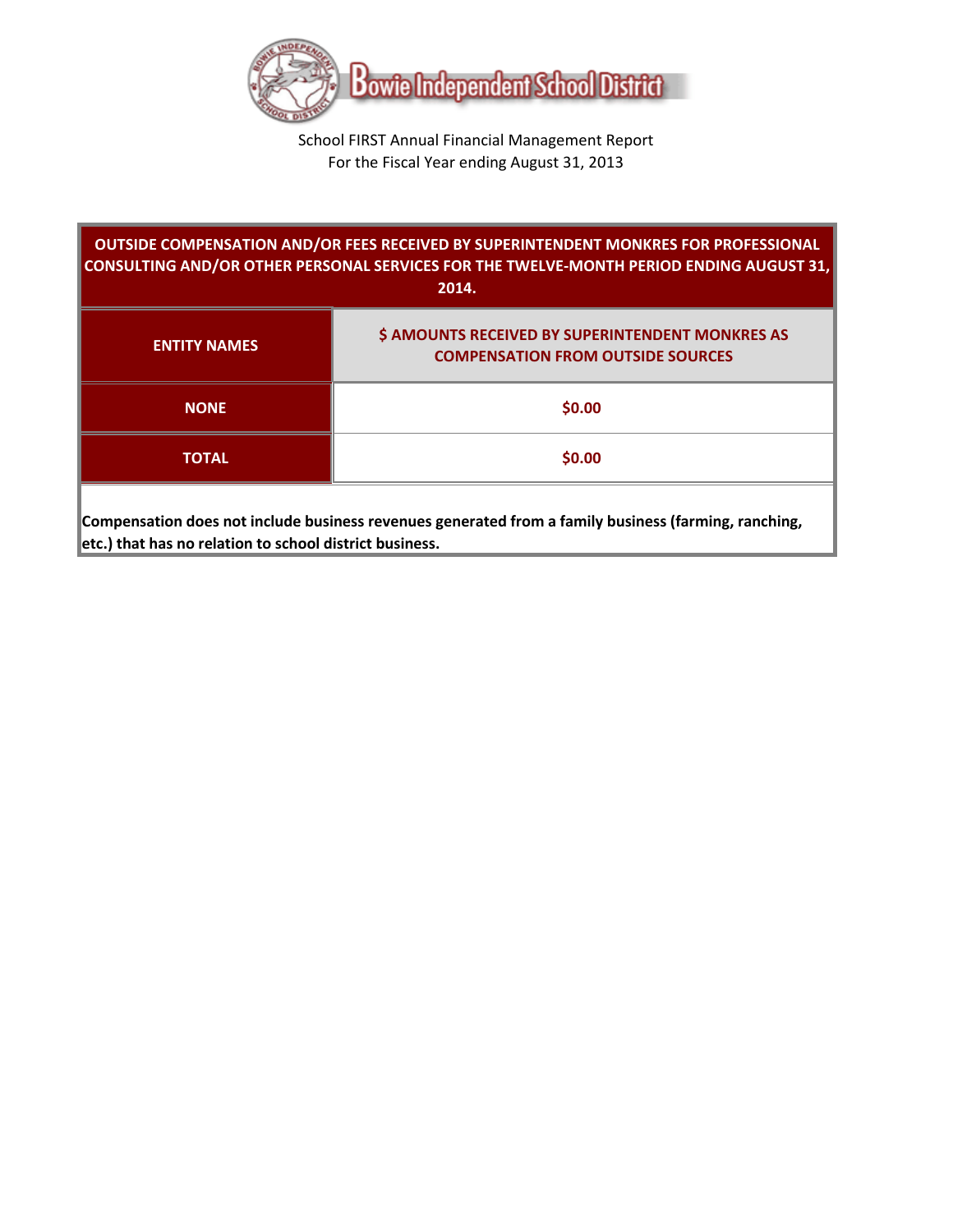

School FIRST Annual Financial Management Report For the Twelve-Month Period Ended August 31, 2013

| GIFTS RECEIVED BY EXECUTIVE OFFICERS AND BOARD MEMBERS (And First Degree Relatives, if any) (gifts that had an economic value of \$250 or more in the aggregate in the<br>fiscal year) For the Twelve-Month Period Ended August 31, 2014. |                       |                                  |                                  |                                  |                                  |                                  |                                  |                                  |
|-------------------------------------------------------------------------------------------------------------------------------------------------------------------------------------------------------------------------------------------|-----------------------|----------------------------------|----------------------------------|----------------------------------|----------------------------------|----------------------------------|----------------------------------|----------------------------------|
| <b>NAME</b>                                                                                                                                                                                                                               | <b>STEVEN MONKRES</b> | <b>HOLLEY DEAN</b>               | <b>TRAVIS THORNE</b>             | <b>SHEA BROWN</b>                | <b>TODD MCMURRAY</b>             | <b>KEVIN POLK</b>                | <b>KEVIN ROTH</b>                | <b>BRENDA OGLE</b>               |
| <b>POSITION</b>                                                                                                                                                                                                                           | <b>SUPERINTENDENT</b> | <b>TRUSTEE</b><br><b>PLACE 1</b> | <b>TRUSTEE</b><br><b>PLACE 2</b> | <b>TRUSTEE</b><br><b>PLACE 3</b> | <b>TRUSTEE</b><br><b>PLACE 4</b> | <b>TRUSTEE</b><br><b>PLACE 5</b> | <b>TRUSTEE</b><br><b>PLACE 6</b> | <b>TRUSTEE</b><br><b>PLACE 7</b> |
| <b>TOTAL VALUE OF</b><br><b>GIFTS</b>                                                                                                                                                                                                     | \$0.00                | \$0.00                           | \$0.00                           | \$0.00                           | \$0.00                           | \$0.00                           | \$0.00                           | \$0.00                           |
| <b>TOTAL</b>                                                                                                                                                                                                                              | \$0.00                | \$0.00                           | \$0.00                           | \$0.00                           | \$0.00                           | \$0.00                           | \$0.00                           | \$0.00                           |
| NOTE An executive officer is defined as the superintendent unless the hoard of trustees or the district administration names additional staff under this classification for local officials                                               |                       |                                  |                                  |                                  |                                  |                                  |                                  |                                  |

**NOTE - An executive officer is defined as the superintendent, unless the board of trustees or the district administration names additional staff under this classification for local officials.**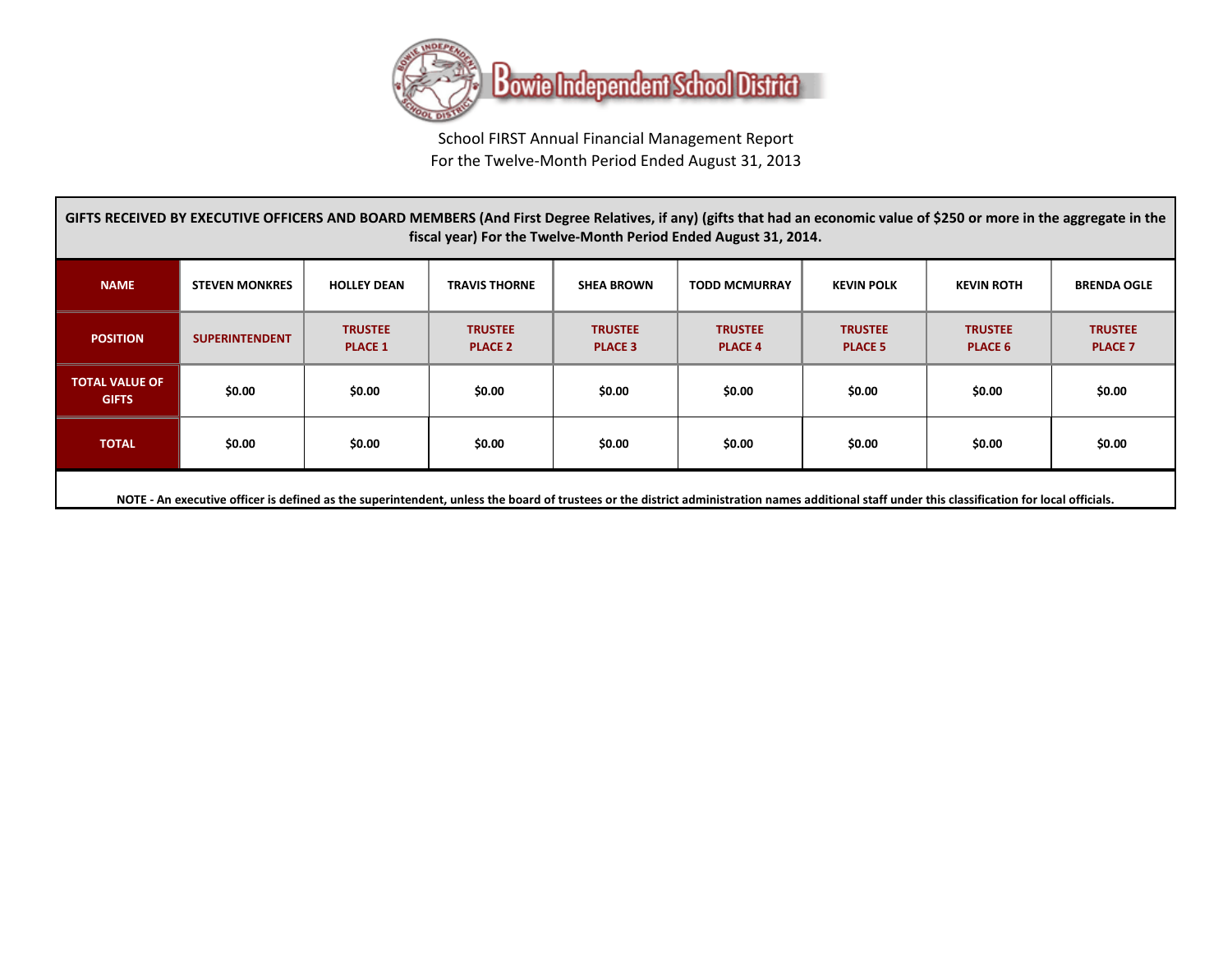

School FIRST Annual Financial Management Report For the Twelve-Month Period Ended August 31, 2013

#### **NAME HOLLEY DEAN TRAVIS THORNE SHEA BROWN TODD MCMURRAY KEVIN POLK KEVIN ROTH BRENDA OGLE POSITION TRUSTEE PLACE 1 TRUSTEE PLACE 2 TRUSTEE PLACE 3 TRUSTEE PLACE 4 TRUSTEE PLACE 5 TRUSTEE PLACE 6 VALUE OF BUSINESS TRANSACTIONS \$0.00 \$0.00 \$0.00 \$0.00 \$0.00 \$0.00 \$0.00 TOTAL \$0.00 \$0.00 \$0.00 \$0.00 \$0.00 \$0.00 \$0.00 Business Transactions Between School District and Board Members**

| <b>BRENDA OGLE</b>               |
|----------------------------------|
| <b>TRUSTEE</b><br><b>PLACE 7</b> |
| \$0.00                           |
| \$0.00                           |
|                                  |

**NOTE: The summary amounts reported under this disclosure are not to duplicate the items disclosed in the summary schedule of reimbursements received by board members.**